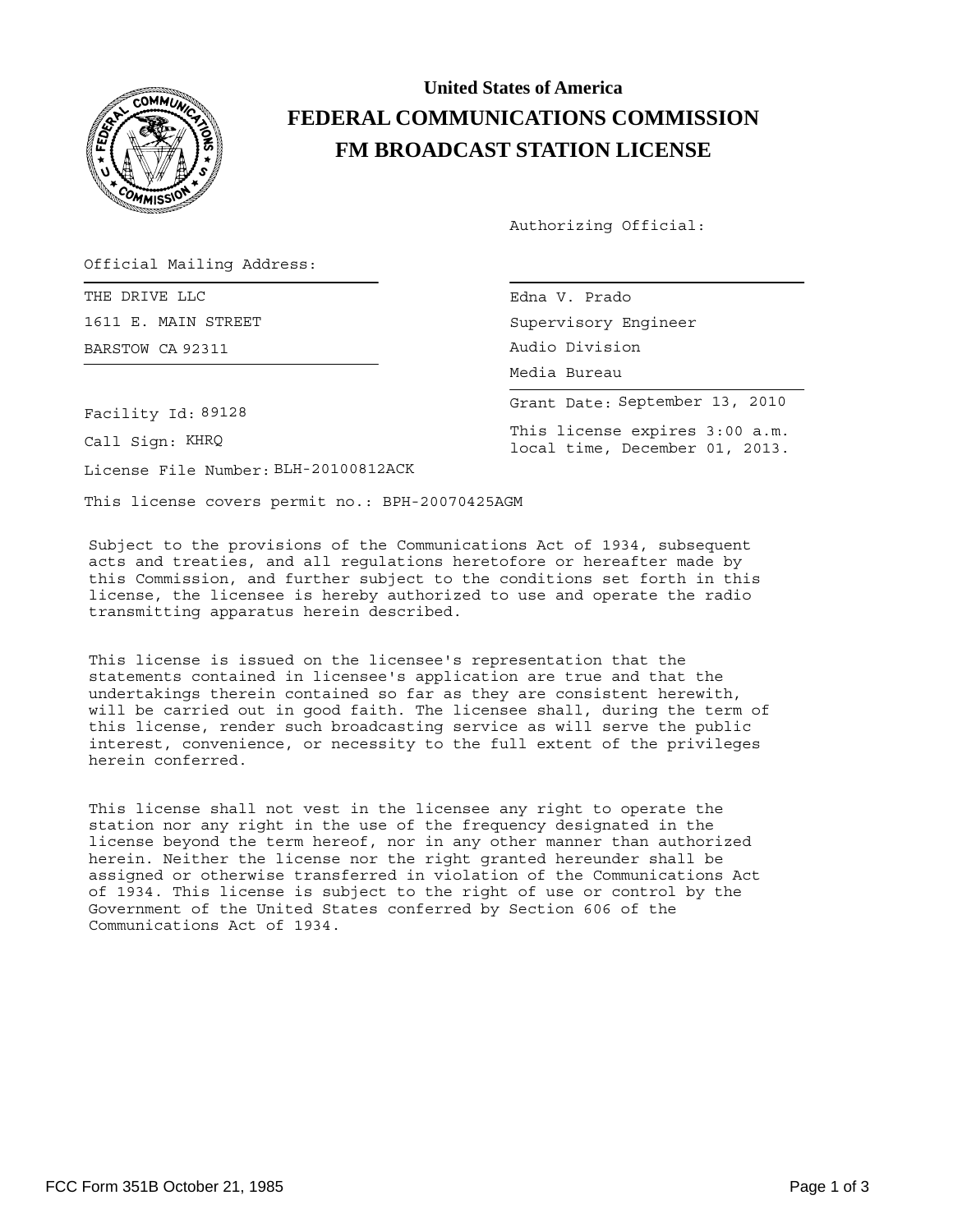Callsign: KHRQ BLH-20100812ACK Station Location: CA-BAKER Frequency (MHz): 94.9 Channel: 235 Name of Licensee: THE DRIVE LLC Class: B1 Hours of Operation: Unlimited Transmitter: Type Accepted. See Sections 73.1660, 73.1665 and 73.1670 of the Commission's Rules. Antenna type: Directional Transmitter output power: .83 kW 35 deg 26 min Antenna Coordinates: North Latitude: 10 sec Description: SWR FM 3/2 DA

West Longitude: 115 deg 55 min

25 sec

Horizontally Vertically Polarized Polarized Antenna Antenna Effective radiated power in the Horizontal Plane (kW): Antenna structure registration number: Not Required Overall height of antenna structure above ground: 33 Meters Obstruction marking and lighting specifications for antenna structure: Height of radiation center above ground (Meters): Height of radiation center above mean sea level (Meters): Height of radiation center above average terrain (Meters): 1371 404 15 1371 404 15 1.45 1.45

It is to be expressly understood that the issuance of these specifications is in no way to be considered as precluding additional or modified marking or lighting as may hereafter be required under the provisions of Section 303(q) of the Communications Act of 1934, as amended.

None Required

Special operating conditions or restrictions:

1 The permittee/licensee in coordination with other users of the site must reduce power or cease operation as necessary to protect persons having access to the site, tower or antenna from radiofrequency electromagnetic fields in excess of FCC guidelines.